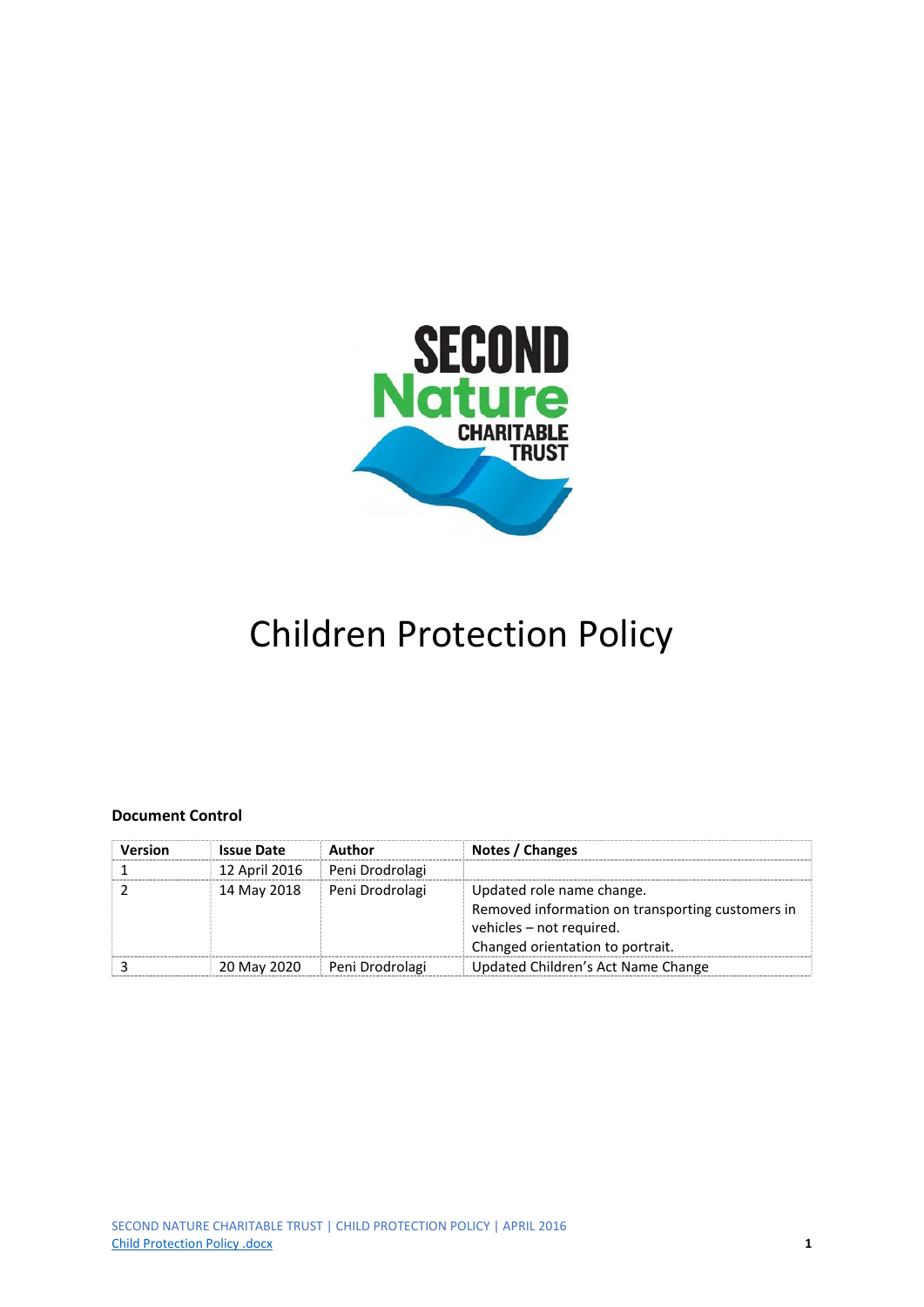### Introduction

### Overview

Second Nature Charitable Trust is the owner and operator of Vodafone Events Centre and Vector Wero Whitewater Park. The organisation inherently believes in 'achieve' and our Trust's facilities and programmes are designed to deliver remarkable outcomes for our youth and community. So, by sharing and helping instil this culture into the youth and the wider community, achieving can become their 'second nature' too.

Vodafone Events Centre is committed to be the largest free schools programme in New Zealand for arts experiences delivered by a venue. Together with AUT University, sponsors and our partner arts organisations and educators, we are proud to offer free high-quality arts educational programmes and subsidised events to thousands of students. For nearly a decade, we have been an official Learning Experiences Outside the Classroom (LEOTC) provider for the Ministry of Education and has consistently exceeded attendance targets and requirements for the past five years. It is also a commercial venue which has been visited more 2.2 million times in the past decade.

Vector Wero Whitewater Park was opened in April 2016 and is committed to provide the largest schools programme and youth experience for white water experience in the world. Whether the programme is about youth development and instilling self-confidence, water safety, teamwork, risktaking, or high-performance sport, Vector Wero offers the unique opportunity for our community to engage alongside the world's best. We currently deliver our programmes with our partners Water Safety NZ, Aktive Auckland Sport and Recreation, and John Walker Find Your Field of Dreams. It is also a commercial white-water park open to the public.

### Rationale and Approach

Second Nature Charitable Trust is committed to safe events, sport and recreation for children<sup>[1](#page-1-0)</sup>. We are committed to child protection and its responsibilities under the Children's Act 2014.

Children can be harmed through their experiences of events, sport and recreation. This harm can take many forms including physical and sexual abuse, emotional abuse, bullying, put-downs, inappropriate cultural practices, and other harmful practices. Regardless of their nature, harmful practices have no place in children and young people's activities.

Second Nature Charitable Trust believes that:

- 1. Children have a right to participate in events, sport and recreation that is safe and where they are protected from harm
- 2. Children should be able to participate in a sport and recreation environment that is free from risk or danger
- 3. They should also feel respected, valued and encouraged to enjoy their participation and to reach their full potential

<span id="page-1-0"></span> $1$  For the purposes of this policy, a 'child' is defined in the Children's Act 2014 as anyone who is under the age of 18 years and is not married or in a civil union.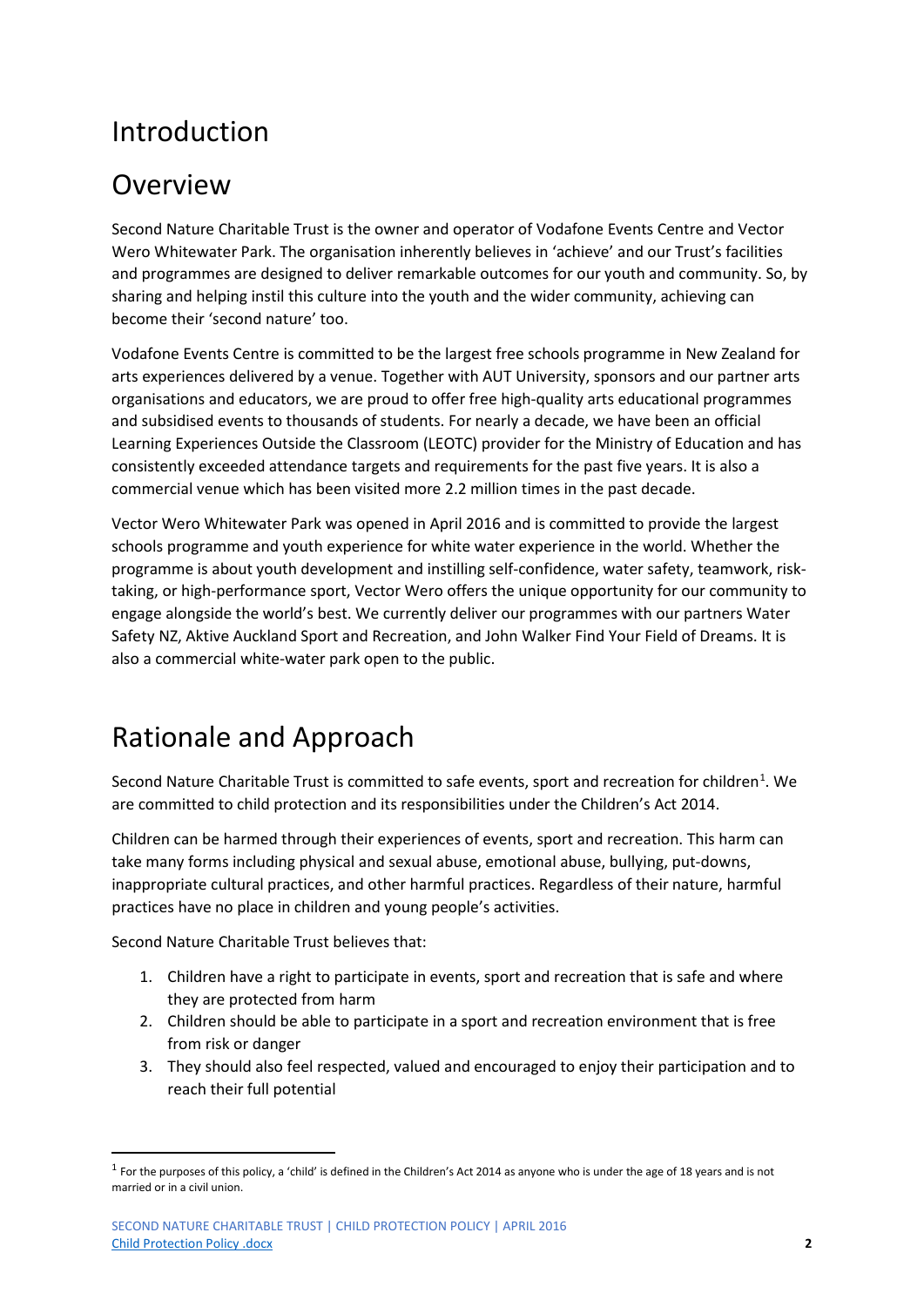4. The Trust and its staff have a duty of care and must take steps to ensure that children can participate safely in the activities provided.

To ensure a safe experience for children at the events centre and white water park, Second Nature Charitable Trust will enforce a four-pronged approach that involves:

- 1. Preventing known or potential abusers from having contact with children
- 2. Removing and/or minimising any risks of, and opportunities for, harm to children
- 3. Identifying and stopping inappropriate behaviour if it occurs
- 4. Providing support to the children and their families should a child be harmed

This document outlines this approach in more detail with the following:

- 1. Child Protection Policy
- 2. A flow chart for responding to suspected or disclosed abuse
- 3. An audit tool for organisations to use to check their current approach to keeping children safe
- 4. List of legislations that is relevant in some way to keeping children safe
- 5. A chart identifying types of harm that should be managed

This document is available for download at [www.secondnature.org.nz,](http://www.secondnature.org.nz/) [www.pacific.org.nz](http://www.pacific.org.nz/) and [www.wero.org.nz.](http://www.wero.org.nz/)

### Section 1: Child Protection Policy

### Policy Statement

Second Nature Charitable Trust is fully committed to safeguarding the welfare of all children in its care. We recognise the responsibility to promote safe practice and to protect children from harm, abuse and exploitation while participating in our activities.

Staff and volunteers will work together to embrace difference and diversity and respect the rights of children.

For the purposes of this policy and associated procedures, a child is recognised as someone under the age of 18 years.

Our child protection policy is based on the following principles:

- 1. The welfare of children is the primary concern
- 2. All children, whatever their age, culture, disability, gender, language, racial origin, socioeconomic status, religious belief and/or sexual identity have the right to protection from all forms of harm and abuse
- 3. Child protection is everyone's responsibility
- 4. Children have the right to express views on all matters which affect them, should they wish to do so
- 5. Our organisation will work in partnership with children and parents/carers to promote the welfare, health and development of children.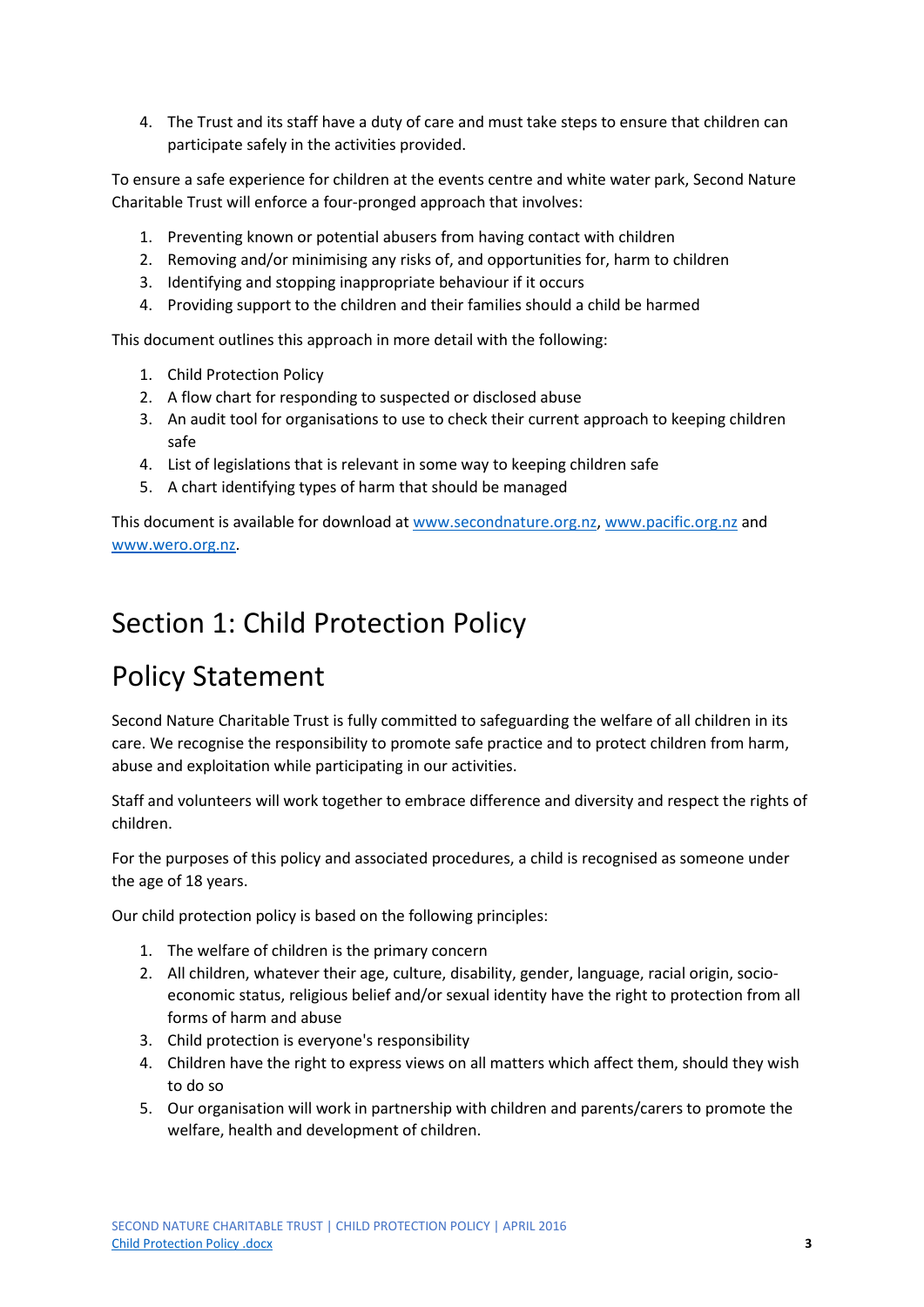## Policy Objectives

The aim of this Policy is to promote good practice through:

- 1. Promoting the health and welfare of children by providing opportunities for them to take part in activities safely
- 2. Respecting and promoting the rights, wishes and feelings of children
- 3. Promoting and implementing appropriate procedures to safeguard the well-being of children and protect them from abuse
- 4. Recruiting, training, supporting and supervising staff, members and volunteers to adopt best practice to safeguard and protect children from abuse and to reduce risk to themselves
- 5. Requiring staff, members and volunteers to adopt and abide by this Child Protection Policy and these procedures
- 6. Responding to any allegations of misconduct or abuse of children in line with this Policy and these procedures, as well as implementing, where appropriate, the relevant disciplinary and appeals procedures
- 7. Regularly monitoring and evaluating the implementation of this Policy and these procedures
- 8. Reviewing this policy every three years

### Procedures Covered by The Policy

#### 1. **Recruitment**

As part of our duty of care, the Trust will ensure that suitable and appropriate employees and volunteers (including parents) are engaged to work with children. When recruiting people to engage with children we will ensure that there is robust recruitment process that includes:

- a. Creating a role description
- b. Following up on referees
- c. Interviewing
- d. Screening
	- i. Police vetting

Police vetting will provide information that includes:

- 1. Conviction history
- 2. Nature of any offence and when it occurred
- 3. Any sentence imposed
- 4. Any behaviour of a violent or sexual nature.

#### ii. Checking a criminal record

Employees will be required to authorise the Trust to to receive copies of an individual's record i.e criminal from the Ministry of Justice

#### *2.* **Child Protection Officer**

The Facilities and Health & Safety Manager is the Child Protection Officer (CPO). He/she is the designated person for child protection and is responsible for ensuring the Trust meets its obligations under section 16 of the Children's Act 2014 and is authorised to manage child protection issues by: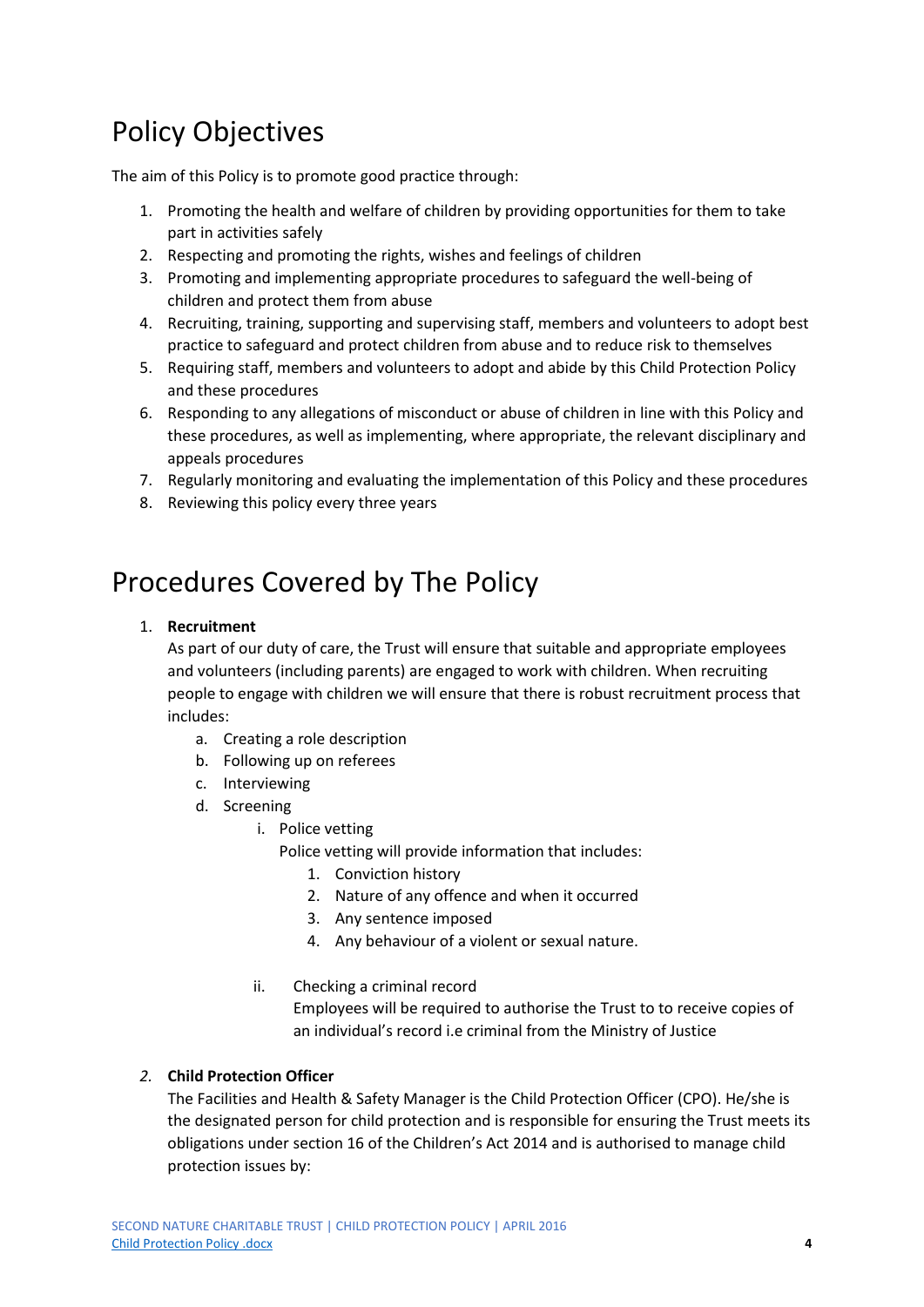- a. Ensuring that child protection procedures are understood and adhered to by all members
- b. Organising training and raising awareness within the organisation
- c. Establishing and maintaining the complaints procedure
- d. Regularly reporting to the Health & Safety committee of the Second Nature Charitable Trust
- e. Acting as the main contact for child protection matters
- f. Keeping up-to-date with developments in child protection legislation
- g. Liaising with local child protection agencies
- h. Maintaining confidential records of reported cases and any action taken
- i. Regularly monitoring and reviewing existing policies and procedures

#### 3. **Education and Training of Staff and Volunteers**

Staff and volunteer induction is an ideal time to introduce child protection training and to cover the procedures set out within our Policy. Staff and volunteers will also receive training updates specially when there are any changes to the law or internal processes for managing incidents of harm to children.

The training aims to provide staff and volunteers to:

- a. Recognise when children are at risk
- b. Respond to identified risks and children who are suspected of being abused in the most appropriate ways
- c. Understand their responsibilities in relation to keeping children safe both in terms of prevention and management of cases that may arise

#### 4. **Good Practice Protocols and Code of Behaviour**

The following protocols is the organisation's guide to good practice in working with children and establishing boundaries in a range of situations. This is also the basis of the Trust's Code of Behaviour which is expected from all its staff and volunteers.

- a. Applying a child-centred approach where all children are treated equally and with dignity
	- i. Activities should be appropriate for the age and development of the children in your care
	- ii. Ensure feedback to children is about their performance and not of a personal nature
	- iii. Use positive and age-appropriate language when talking to children and in their presence
- b. Creating a safe and open working environment
	- i. Ensure that all physical contact with children is relevant and appropriate to the activity
	- ii. Seek permission to touch when doing the above
	- iii. Do not engage in any intimate, over-familiar or sexual relationships with people under the age of 18 years
	- iv. Ensure that any filming or photography of children is appropriate
	- v. Explain the purpose and obtain consent (from parents/caregivers) prior to filming or photographing children
	- vi. Ensure you have parental consent to administer first aid if required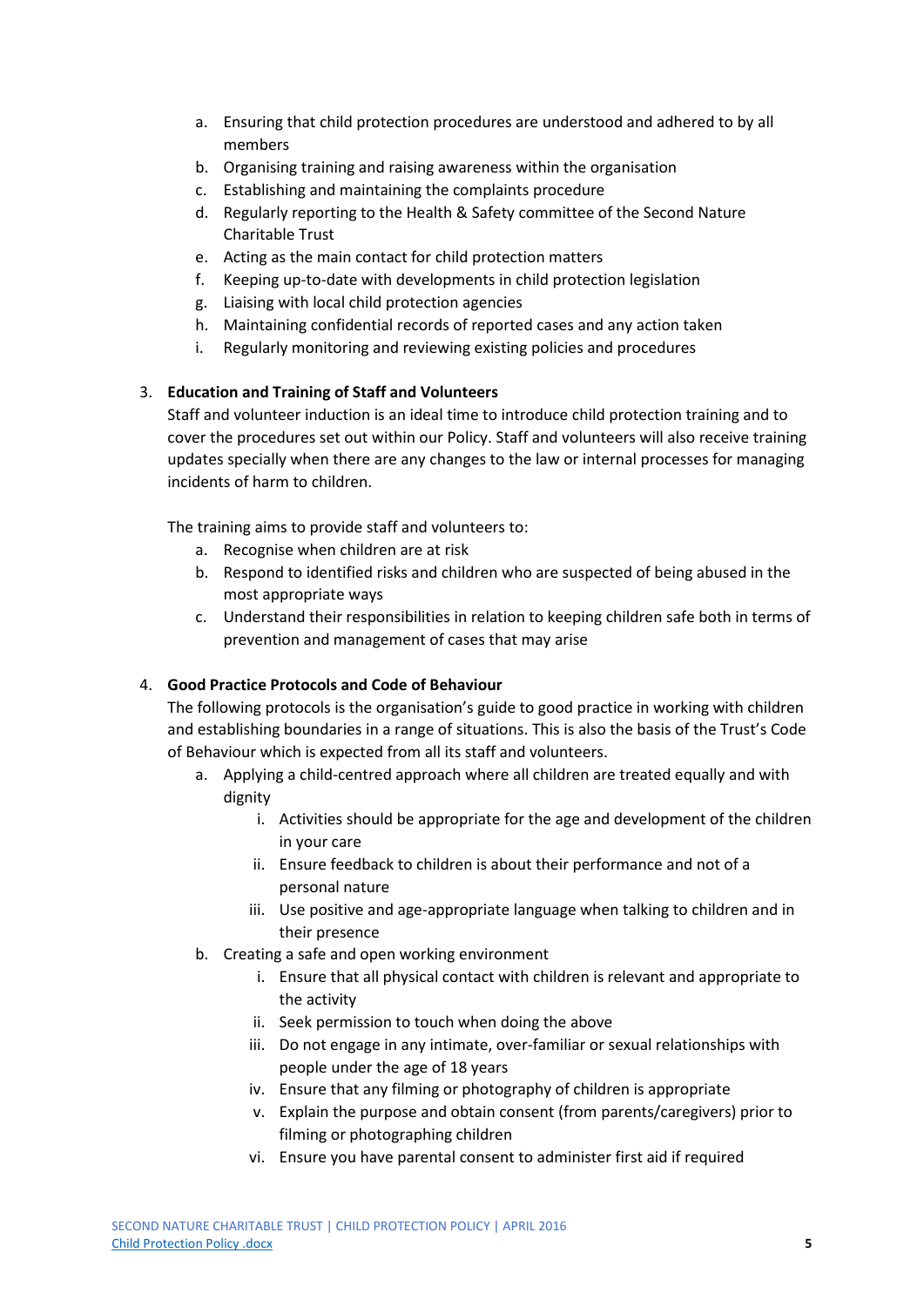- vii. Do not use alcohol in the presence of children and do not offer alcohol to children under any circumstances
- viii. Do not engage in communication with a child, on a one-on-one basis, through social media or email, other than for relevant instructor/student feedback or administration
- ix. Do not allow parents, coaches, other children, or spectators to engage in any type of bullying behaviour (this includes cyber bullying)
- x. Do not engage in any bullying activity
- c. Avoiding situations where you are alone with a child
	- i. Avoid private or unobserved situations, including being alone with a child in the changing rooms
	- ii. Avoid entering changing rooms. If you must enter, knock and announce yourself and try to have at least one other adult with you

#### 5. **Allegations and Responding to Concerns**

In accordance with employee's responsibility to act on any serious concerns, the following should be brought to the attention of the CPO:

- a. Any instance where this policy is breached, or good practice guidelines are not followed
- b. Any disclosure by a child that abuse, or harm is occurring
- c. Any suspicions or concerns about a child being subject to abuse

#### *In the instance where poor practice has been identified*

- d. Initial concerns should be discussed with the CPO or, in the absence of a CPO, the Operations Manager.
- e. Consider the allegation and, where there is a legitimate concern provide, a written notice to the individual(s) involved
- f. If the poor practice is continued or there is repeated poor practice following a written notice, then disciplinary procedures will be enacted. This may include expulsion from the Trust.
- g. Consider actions across all circumstances, including regular workshop activities and instructing situations.

*In the instance where abuse is suspected or reported*, the welfare and interests of the child or young person are the first and paramount considerations. Staff will immediately enforce the following

- h. Ensure the child is safe from immediate harm
- i. Consult immediately with CPO, the Operations Manager of person-in-charge
- j. As soon as possible, record accurately and appropriately the information received
- k. Records should be factual (not opinion or hearsay), concise and include:
	- i. The nature of the allegation
	- ii. Who noticed/disclosed the abuse and their relationship to the child
	- iii. Details of any witnesses
	- iv. Signs and symptoms noted (including behavioural change)
	- v. Any particular incidents with dates, times and places (if possible)
	- vi. Any action taken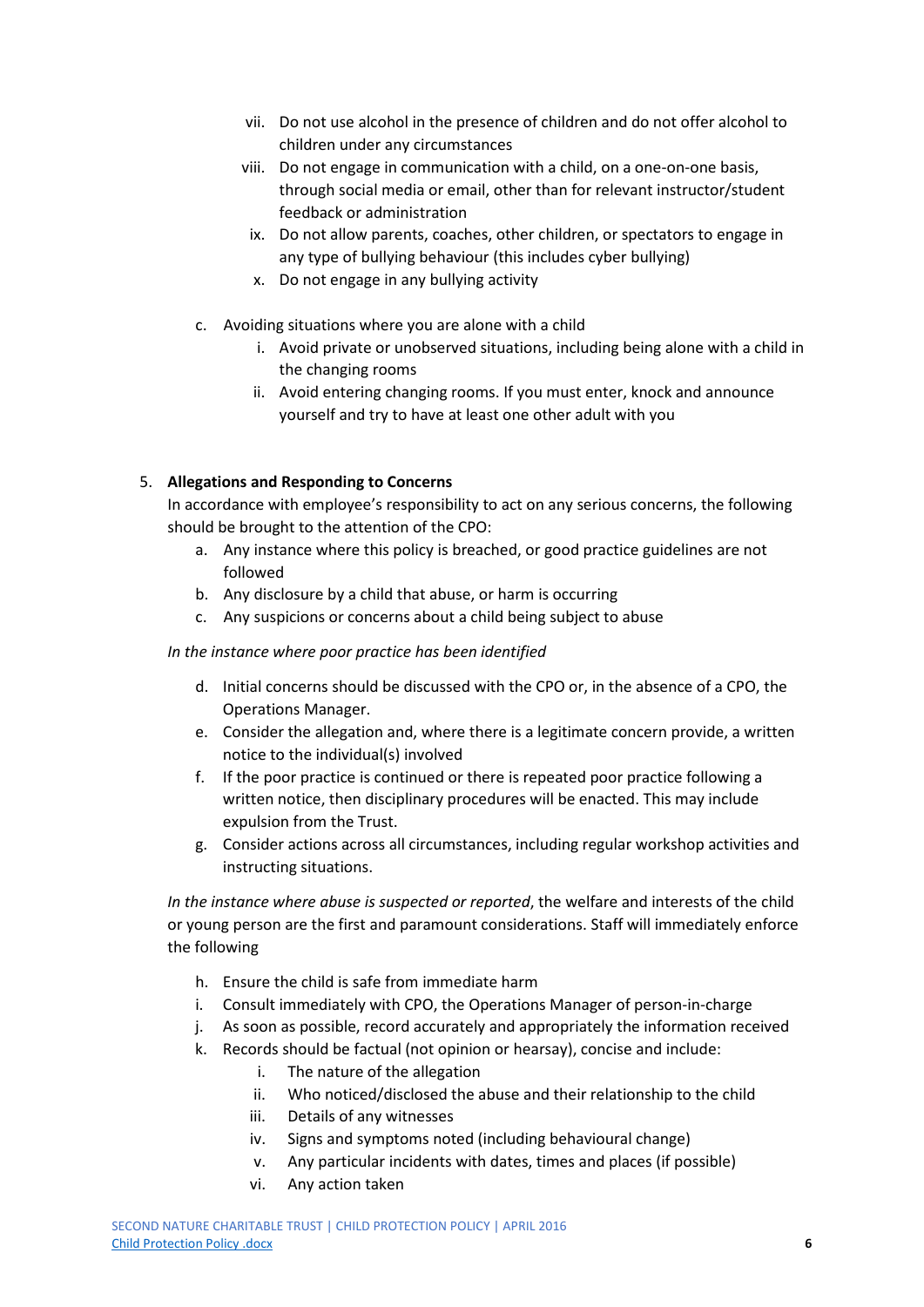- l. Consult with other others as necessary, do not work alone
- m. Avoid questioning the child beyond what has already been disclosed
- n. Do not question or counsel the alleged offender
- o. Do not investigate/presume expertise unless very experienced and qualified to do so
- p. Notify Child Youth and Family or the Police

#### 6. **Review**

This Policy and these Procedures will be reviewed regularly

- a. In accordance with changes in legislation particularly the Children's Act 2014 and guidance on the protection of children, or following any changes within Second Nature Charitable Trust
- b. Following any issues or concerns raised about the protection of children within Second Nature Charitable Trust
- c. In all other circumstances, at least every three years

#### 7. **Confidentiality and Sharing of Information**

Second Nature Charitable Trust follows the Privacy Act 1993 and the Oranga Tamariki Act 1989 which allows information to be shared to keep children safe when abuse or suspected abuse is reported or investigated. Under sections 15 and 16 of the Oranga Tamariki Act 1989, any person who believes that any child or young person has been, or is likely to be, harmed (whether physically, emotionally, or sexually), ill-treated, abused, neglected, or deprived may report the matter to Oranga Tamariki and/or the Police. No civil, criminal or disciplinary proceedings may be brought against the person who supplied the information provided the report is made in good faith.

The Trust will also consult with Oranga Tamariki and/or the Police before information about an allegation that may identify an individual is shared with anyone, other than the supervisor/manager(s) concerned and designated person for child protection.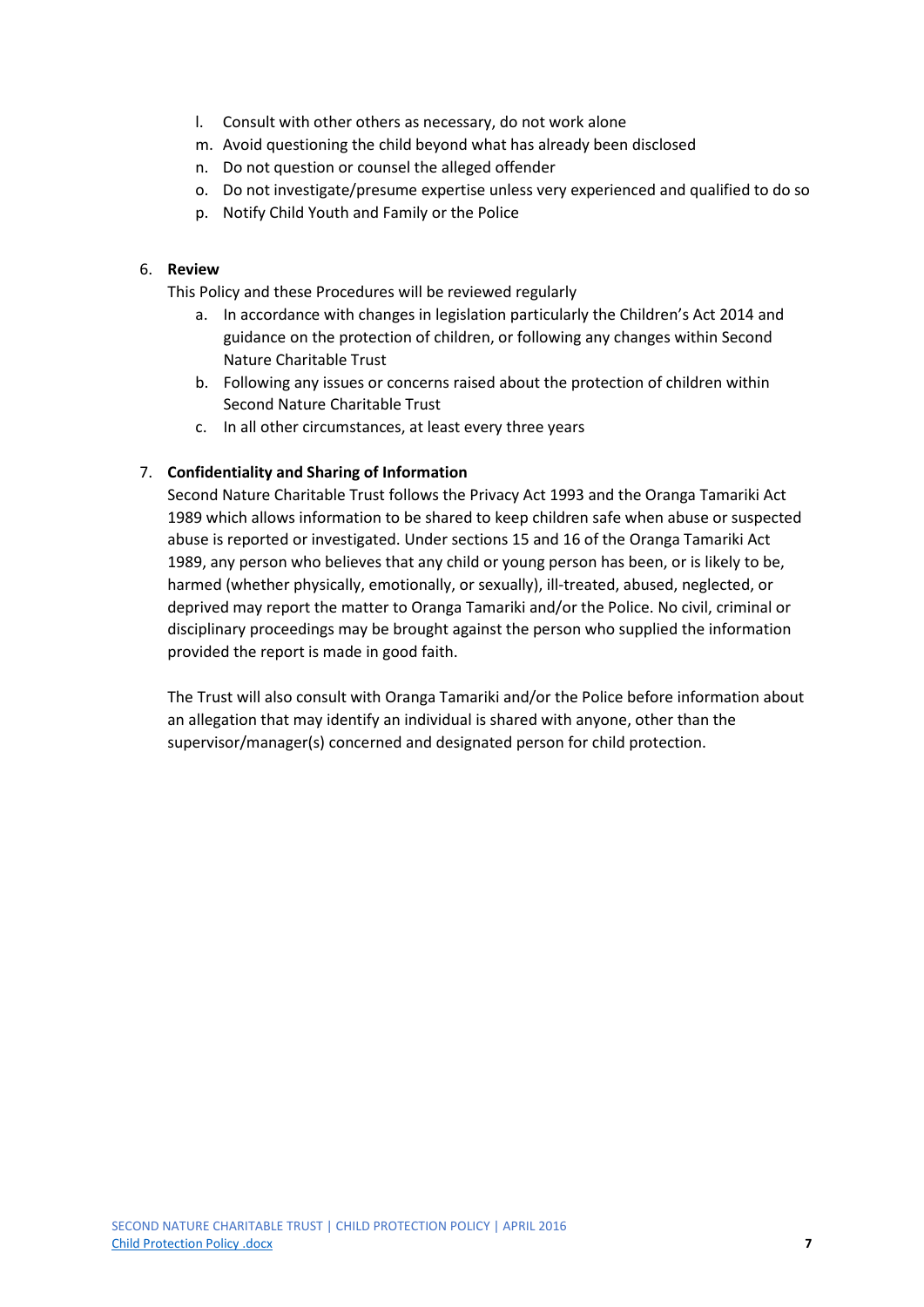### Section 2: Flow chart

### Responding to suspected or disclosed abuse

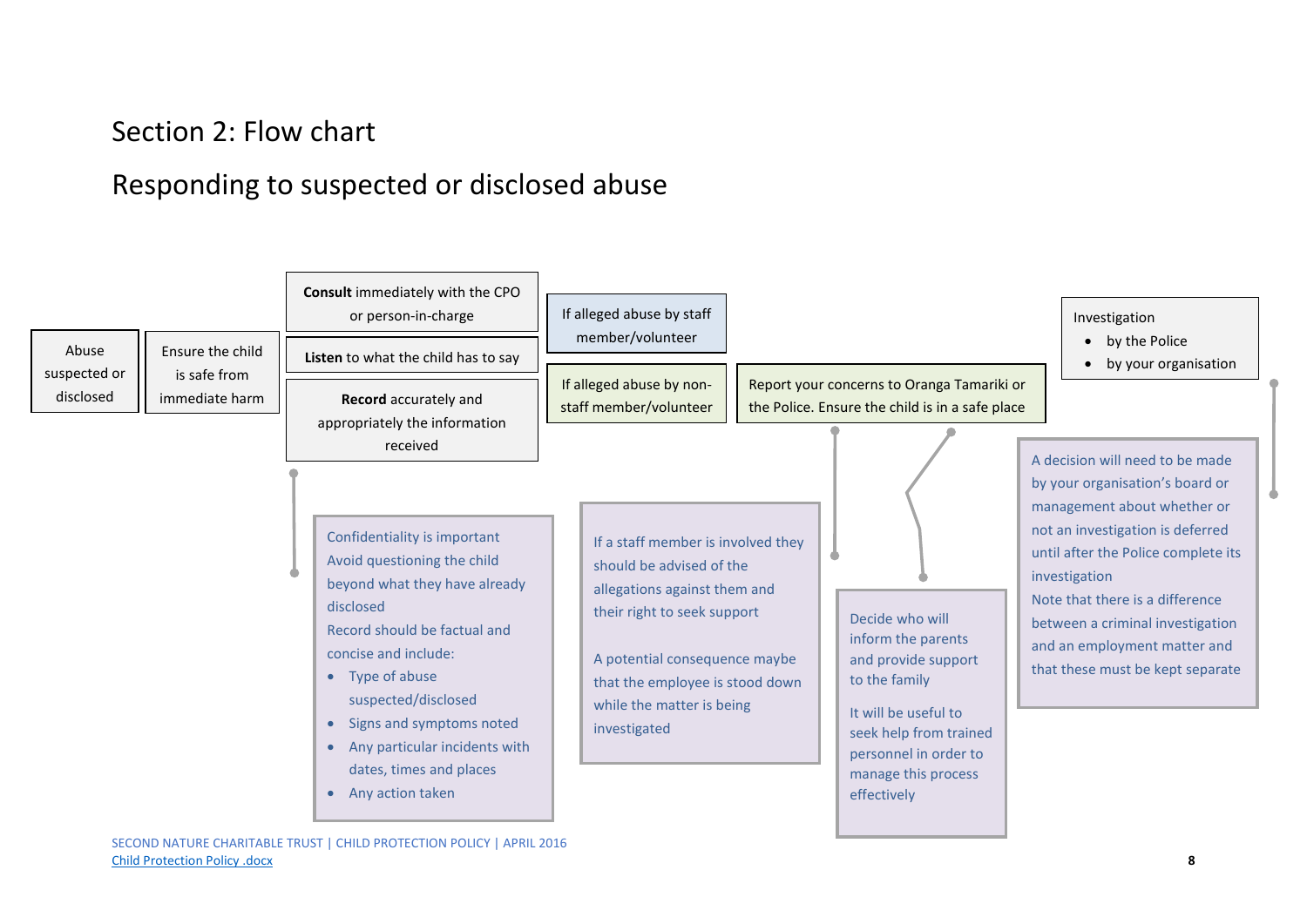### Section 3: Audit tool

### Guideline to check current children safety system

#### **Part 1: Child Protection Policy**

| Topic                                                                                                                                                                     | <b>Current Situation</b> | <b>Changes/Further Action</b><br>We Will Take                                                                                          |
|---------------------------------------------------------------------------------------------------------------------------------------------------------------------------|--------------------------|----------------------------------------------------------------------------------------------------------------------------------------|
| Our organisation has a written child<br>protection policy or clear<br>guidelines in place to make sure that<br>children are kept safe in our sport                        | Issued 12 April 2016     | To be reviewed and updated before<br>April 2019                                                                                        |
| Our policy/arrangements have been<br>signed off by our board/executive<br>committee                                                                                       | Yes                      | Reviewed policy to be tabled at the<br>Health & Safety Committee meeting<br>and forwarded to the CEO for sign off<br>before April 2019 |
| The policy or arrangements apply to<br>everyone                                                                                                                           | Yes                      |                                                                                                                                        |
| There are clear procedures in place that<br>provide step-by-step<br>guidance on what action to take when<br>there are concerns about the welfare or<br>safety of a child. | Yes                      |                                                                                                                                        |
| All children in our organisation have equal<br>rights and access to safe activities and<br>experiences                                                                    | Yes                      |                                                                                                                                        |
| We regularly review our policies and<br>procedures relating to keeping children<br>safe - ideally at least every three years                                              | Yes                      |                                                                                                                                        |

#### **Part 2: Policy into Practice**

Preventing Known or Potentially Unsafe People from Having Contact with Children in Our Organisation

This is about your organisation ensuring that the 'right' people are working with children.

| Topic                                                                                                                   | Current situation | Changes/further action we will<br>take |
|-------------------------------------------------------------------------------------------------------------------------|-------------------|----------------------------------------|
| We have an agreed process for recruiting<br>and selecting staff and/or volunteers<br>working with children              | Yes               |                                        |
| We conduct Police vetting and other<br>screening of staff and volunteers                                                | Yes               |                                        |
| We have clear guidelines about managing<br>the information we receive through the<br>vetting/screening process          | Yes               |                                        |
| We have clear guidelines about what is<br>acceptable and unacceptable behaviour<br>in relation to contact with children | Yes               |                                        |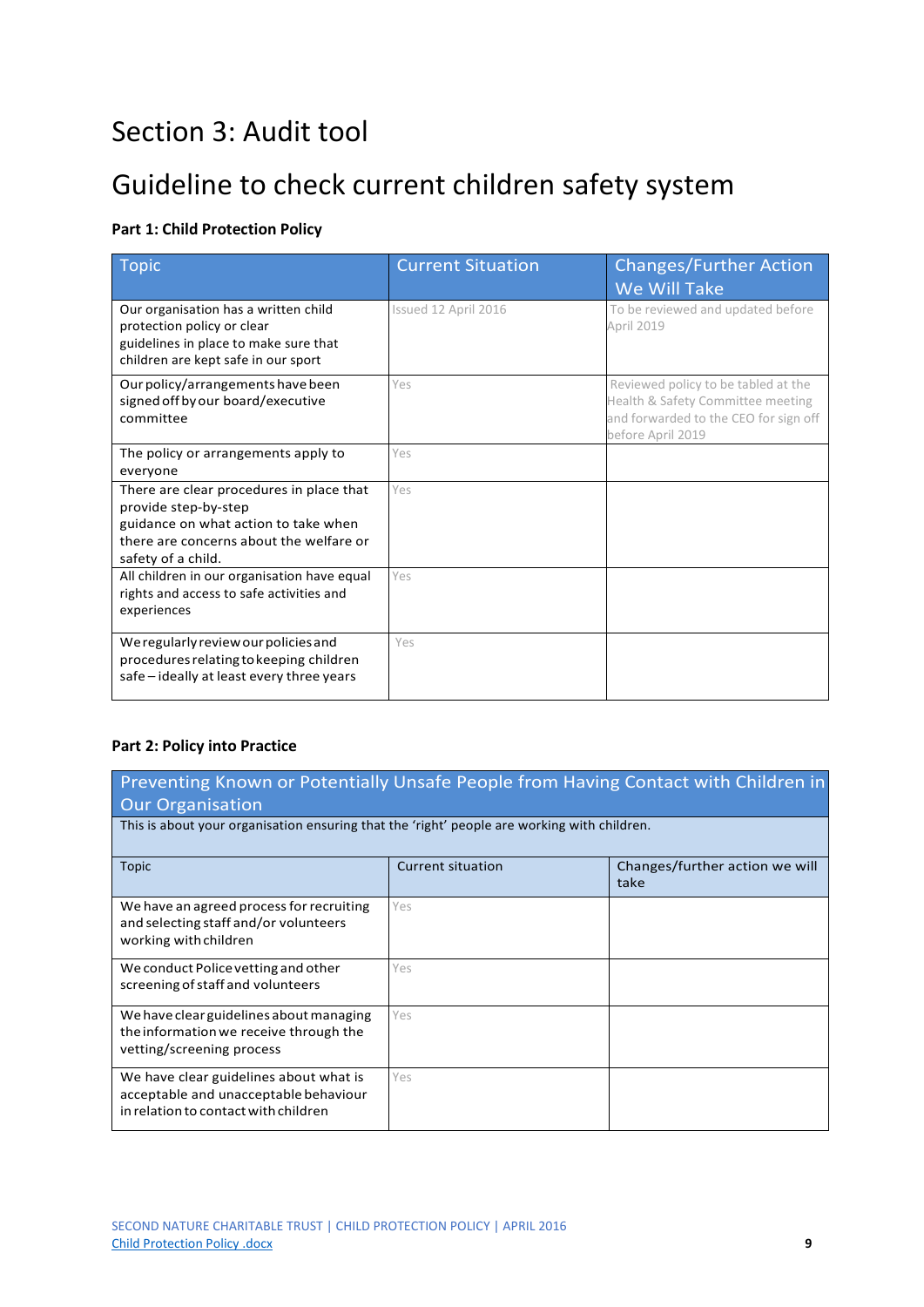### Removing/Minimising Risk

This involves identifying the potential risks to children within the organisation and creating protocols and processes to remove or minimise any identified risks.

| <b>Topic</b>                                                                                                                                          | Current situation | Changes/further action we will<br>take |
|-------------------------------------------------------------------------------------------------------------------------------------------------------|-------------------|----------------------------------------|
| We are very clear about our responsibilities<br>to children                                                                                           | Yes               |                                        |
| We conduct regular risk management<br>assessments                                                                                                     | Yes               |                                        |
| We provide child protection training for<br>staff, parents, volunteers                                                                                | Yes               |                                        |
| We issue codes of behaviour that outline<br>our expectations in terms of behaviour                                                                    | Yes               |                                        |
| Children in our care are adequately<br>supervised and protected at all times                                                                          | Yes               |                                        |
| Our guidelines for raising concerns about<br>potential harm to children are well-<br>publicised and communicated widely<br>within our organisation    | Yes               |                                        |
| Children (and their parents) are provided<br>with information on where to go for help<br>and advice when there are concerns<br>about a child's safety | Yes               |                                        |

| Identifying and Stopping Inappropriate Behaviour                                                                                         |                                                                                                              |                                        |  |  |
|------------------------------------------------------------------------------------------------------------------------------------------|--------------------------------------------------------------------------------------------------------------|----------------------------------------|--|--|
| This relates to managing any complaints, accusations and/or disclosures about unsafe practices and harm to children.                     |                                                                                                              |                                        |  |  |
| <b>Topic</b>                                                                                                                             | <b>Current situation</b>                                                                                     | Changes/further action we will<br>take |  |  |
| We have a named child protection<br>person(s) with clearly defined roles and<br>responsibilities                                         | Yes                                                                                                          |                                        |  |  |
| We have a clear set of procedures in place to Yes<br>manage accusations or disclosures of<br>harmful activity and unsafe practices       |                                                                                                              |                                        |  |  |
| Staff and volunteers who may be<br>suspected/accused of harmful behaviour<br>have access to specialist advice, support<br>andinformation | $No$ – we advise them to bring a<br>support person with them when we<br>are doing an investigative interview |                                        |  |  |
| All incidents, allegations and complaints<br>are recorded and monitored                                                                  | Yes                                                                                                          |                                        |  |  |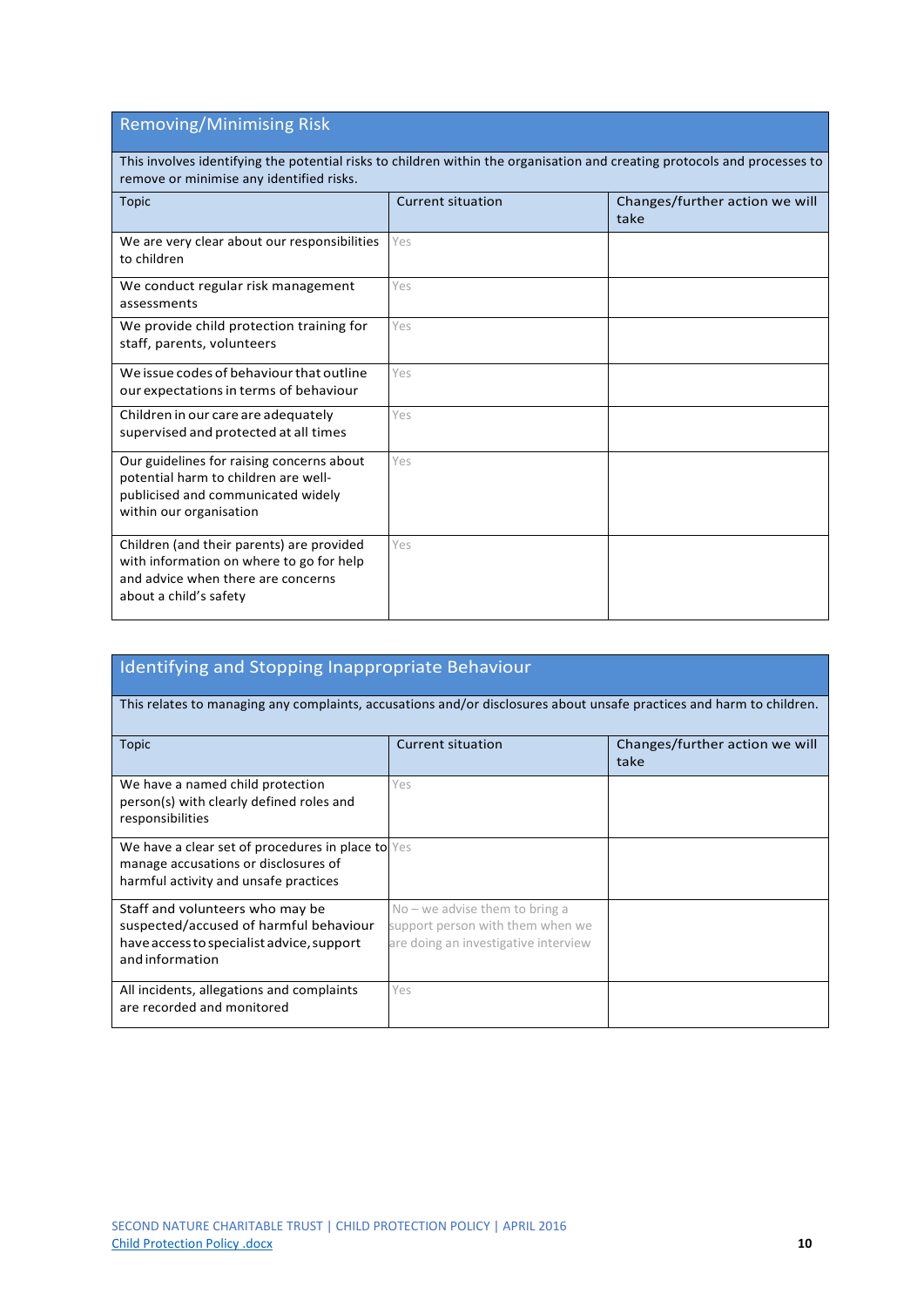#### Supporting the Child and the Family

This relates to how an organisation can support a child and his/her family should the child be harmed in some way.

| <b>Topic</b>                                                           | Current situation | Changes/further action we will<br>take |  |
|------------------------------------------------------------------------|-------------------|----------------------------------------|--|
| We have a list of contacts for relevant local<br>agencies who can help | Yes               |                                        |  |
| We can access other types of support such<br>as counselling            | <b>Yes</b>        |                                        |  |

### Section 4: List of relevant legislations

There are numerous pieces of legislation relating to the protection of children under 18 years that may impact on events, sport and recreation providers.

- 1. Health and Safety at Work Act 2015
	- a. This Act deals with the health and safety obligations of an employer to its employees. If a child is an employee of the organisation, the general health and safety obligations of employers under the Act will apply.
	- b. There is also an obligation to ensure the safety of volunteers (some of whom may be children) while they undertake the work activity.
	- c. Employers will be held vicariously liable to a third party for acts of its employees.
- 2. Children's Act 2014
	- a. This Act deals with the responsibility for improving the wellbeing of vulnerable children by:
		- protecting them from abuse and neglect:
		- improving their physical and mental health and their cultural and emotional well-being:
		- improving their education and training and their participation in recreation and cultural activities:
		- strengthening their connection to their families, whānau, hapū, and iwi, or other culturally recognised family group:
		- increasing their participation in decision making about them, and their contribution to society:
		- improving their social and economic well-being.
- 3. Oranga Tamariki Act 1989; Children's and Young People's Well-being Act 1989
	- a. This Act allows us promote the well-being of children, young persons, and their families and family groups by:
		- i. Reporting the abuse
		- ii. Protection of the person reporting the abuse